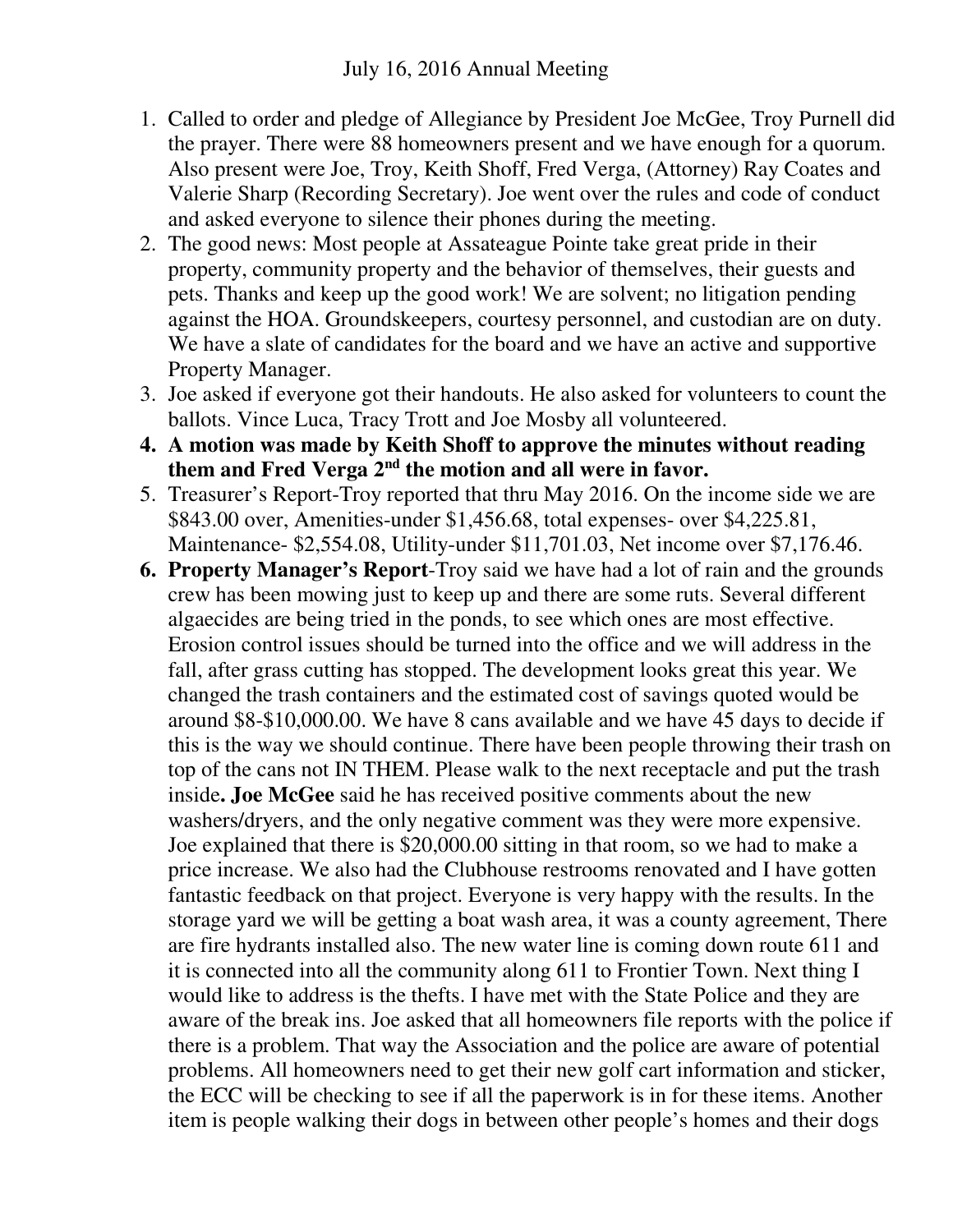doing their business. We have a dog park area for that reason. Please use the designated areas.

**7. Committee Reports: Storage yard** report from Dale Verga. She had Valerie check paper work and she handed out stickers to everyone that was up to date on their information. You may pick up your stickers at the office. Dale said that she put 32 stickers on items that were up to date. There are 8 violations (4 are for expired stickers). All weeds have to be taken care of by the slip owners or you will be in violation. **Beautification Committee**-Missi Clark said she would like to thank the 60 plus homeowners that helped on Cleanup day this year. They did weeding, planting, trimming trees, painting, watering and mulching. She replaced the flowers by the front gate entrance and she asked if anyone was down if they could they water the plants. **Pool** 

**Committee**- Joe McGee read Barry King's report. The pools are up and running, but we are still having a problem with people bringing in **GLASS IN THE POOL AREA! This is a State law that no glass be in a pool area. If you see someone, please report to life guard or call the front office.** Barry King's **WIFI report** contained information about the problems over the last couple weeks. He said there were over 2000 devices running at one time. We had 12 connections to Direct TV that were streaming, 1 had piped in music, and 1 had cameras installed. Comcast was down 4 times during the July 4<sup>th</sup> weekend. The splash page was re installed and had a few kinks in it. We are working on it. Every house will be able to get 3 kilobytes up and down. This system is not set up for streaming, but if you as a homeowner need that, then get it put into your home. **Ease of mowing**-Troy Purnell said there are a few erosion issues that are being watched and in the fall they will be addressed**. ECC**-Cathy Ortel wanted to thank all on her committee. They are Melanie Dixon, Vince Luca, Nip Hockenberry, and Mike Coster. There were 248 violations this year, 98 homes are completed, 35 asked for an extension,40 have part of the work complete, 36 have questions about the violations, and 39 haven't done the work or responded. Cathy asked the homeowners present, in their opinion what should be done? Cathy also reported that on the beach are puffer fish and they very poisonous to dogs. Joe brought up the cat issue again because of all the complaints. They are going under the golf car covers in the winter and going to the bathroom on the seats and using the seat for a scratching post. They also go to the bathroom in peoples flower beds and people are fed up with this damage and disgusting messes. Joe also brought up that on route 707 was a few rabid cats. Joe asked Val to contact the SPCA and have more traps set to eradicate this problem. Cathy Ortel asked for volunteers to fold and stuff envelopes for the ECC. You can let Cathy or Valerie know if you're interested. **Entertainment**-Mike and Kay Whaley thanked all of the chairpersons and volunteers for all the events. We have had great attendance to all of the events. We had over 150 entries in the parade, over 200 attend the picnic. The events coming up are the Shrimp Feast, Murder Mystery, Candy Bingo, Crab Feast, Luau, and the Dinner Cruise. Joe asked for all the people who volunteered or chaired an event to stand. More than half the audience stood. Kay said that her and Mike have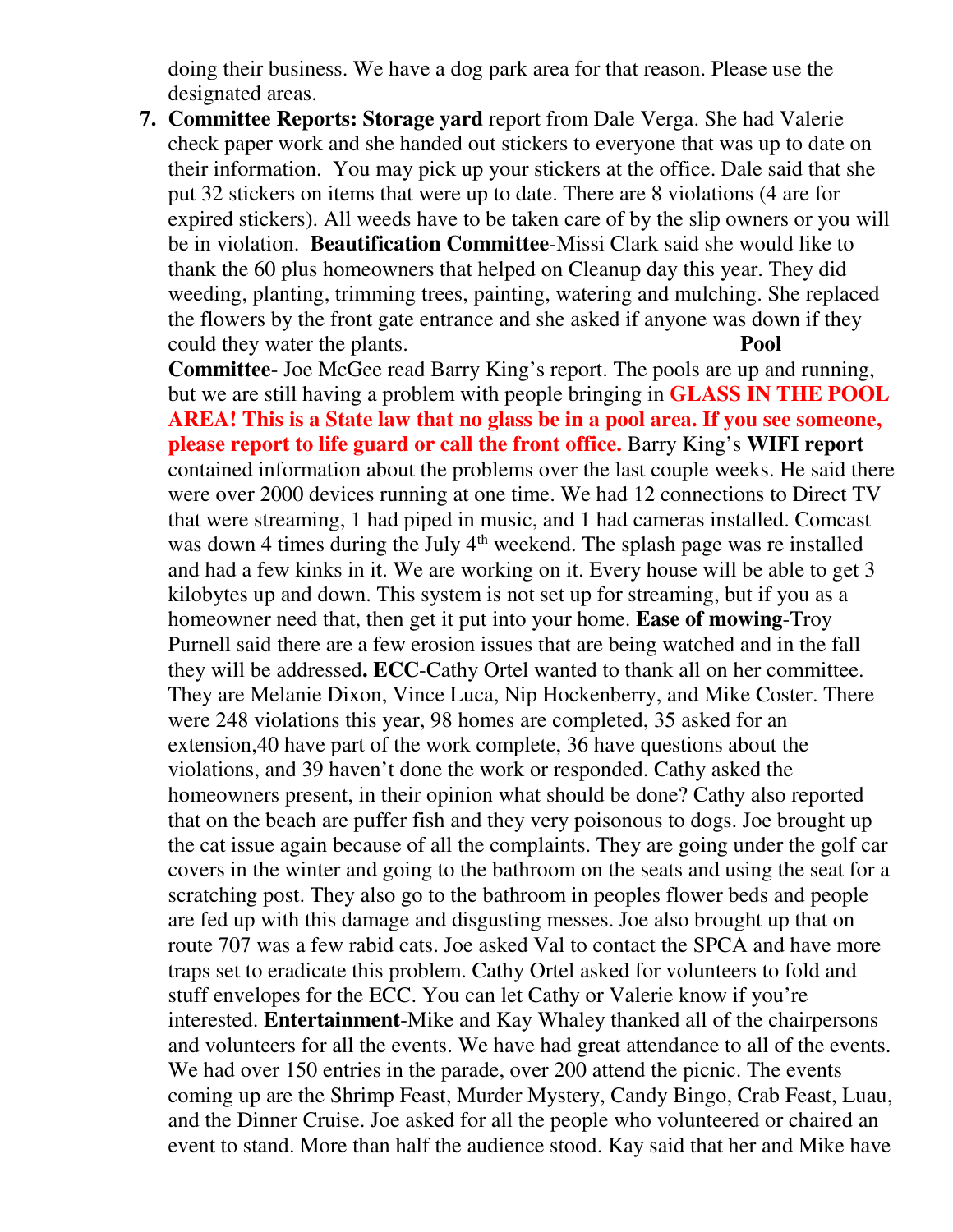decided that this is their last year as Events chairpersons. They said that they will still be around to help out. Everyone clapped for the service they have provided for our community.

- 8. **Wall of honor-**Joe said they we have this to honor people who have donated their time and energy to our community. This year's candidates are John (Sam) Fluck and Craig Bell. Keith Shoff read Sam Fluck's bio first: He and his wife Melanie are Homeowners since 1991. We couldn't find that Sam chaired any committee but safe to say he worked on almost every event that took place in A.P. Easter Party/ Bingo/ Movie Nights/ Shrimp Feed/ Crab Feast…etc Sam could also be seen working in the kitchen at Bethany United Methodist Church on 611. When Smitty got sick, Sam took over the cleaning of the Clubhouse and Rec Center. He and his wife, Melanie have 3 children and 8 Grandchildren and 1 Great grandchild. Sam was a Navy veteran. Prior to retiring, he was employed as a Mechanic with the state police. Keith has a personal story about Sam. Several years ago we had a friend come down to spend a weekend, she went out for a walk and was gone quite a while. Suddenly here came Sam with her on his golf cart. He said he stopped her because she looked confused and was lost, so he told her to hop on and he'd be her taxi service. Next Bio is for Craig Bell. He and his wife Terri are Homeowners since 1996. In the early days of Events, Craig pretty much chaired and worked on almost every event that took place in A.P. The Bull Roast/ Shrimp Feast/ Crab Feast/ New Year's Eve/ Murder Mystery…etc. Back when AP was just a dream Craig assisted with a state survey of the area. He and his wife Terri have 2 children and 2 grandchildren. He is highly involved in church work including going overseas to build new churches. Prior to retiring, he was employed as a Real Estate Appraiser for the State of Maryland. Keith has many personal stories about Craig, the first one comes to mind is… Oh I better not tell that one.. on second thought unfortunately I can't tell any of them in mixed company.
- 9. **New Business:** There have been a few suggestions for the future. Joe was asked about having Bocce Ball over by the horseshoe pit, Fire Pit at McGee Park, a Pavilion at McGee Park and talk about a short leash law.
- 10. **Ballots and proxy information-**Troy explained the Reserve Fund- there is \$28,000.00 put into each year and we draw money out for special projects. At this point we have \$51,000.00 in it right now. Operating Budget basically stops a dues increase.
- 11.**Open Discussion**: **Mike Whaley-Lot#90** wanted to thank Barry King for everything he has done around the community. The public address system at the Clubhouse is now in full working condition. There is music being piped into the pool area, Barry designed it. He also has participated in almost every event. Everyone in the audience clapped. **Rosemary Patricelli-Lot#321** said it seemed like all the bass were out of the pond behind her house. Troy responded that the Bass were replenished after the salt water breach from the Bay storm. Troy said that algaecide has been sprayed in the ponds and it does not kill the fish. **Denise Ginsberg-Lot#139**- is having WIFI system, it keeps saying it is disconnected on the (5-1), Will Farrell-Lot#276-would like the board to reconsider the smoking